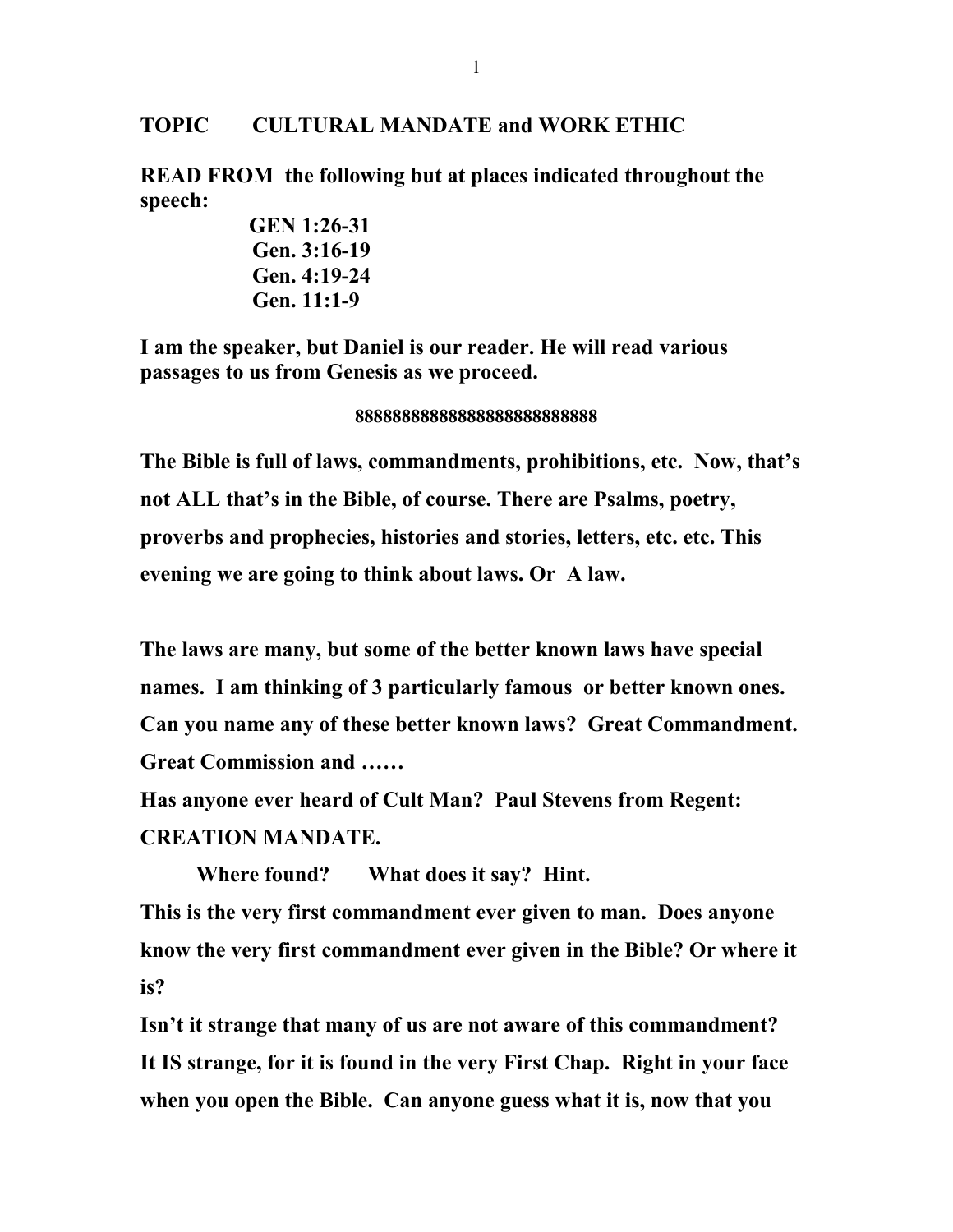**know it is found in Gen. 1? What is the first commandment there given by God to our grandparents?** 

**DANIEL-- Gen 1:26-28**

**This is the commandment known as CULTURAL MANDATE. Why do so few of us know about this commandment in this Very First page of the Bible? I have to go back to an explanation I gave you during the first in this series: The heritage of Greek thought. Though ancient Greek philosophy may seem pretty irrelevant to you in the Canada of Century 21 and you would just as soon leave that to esoteric academics, you should ask yourself why these Greek writings continue to be republished and republished, many times in any given century. LIFT UP A COUPLE OF THEM.** 

**Why do people spend time and money on that old stuff? REASON: It underlies much of the Western worldview. It has given shape to our thought patterns, to YOUR thought patterns, even if you have never heard about it or read any of those books.** 

**I told you a few days ago that one of the trends in that Greek thought was to denigrate the physical, to downplay the importance and value of our bodies.** 

**As that influence crept into the church many centuries ago, it undermined our ability to read the Bible for what it actually says. The effect of it was as it were to put another pair of glasses on our nose that made us see things differently and blinded us to certain parts or meanings of the Bible. (SWITCH TO SUN GLASSES). It blinded many of us to the truth that the material, the physical is very important in God's eyes--and therefore for us as well. The church began to think spiritually at the expense of the physical. Now it is good to think**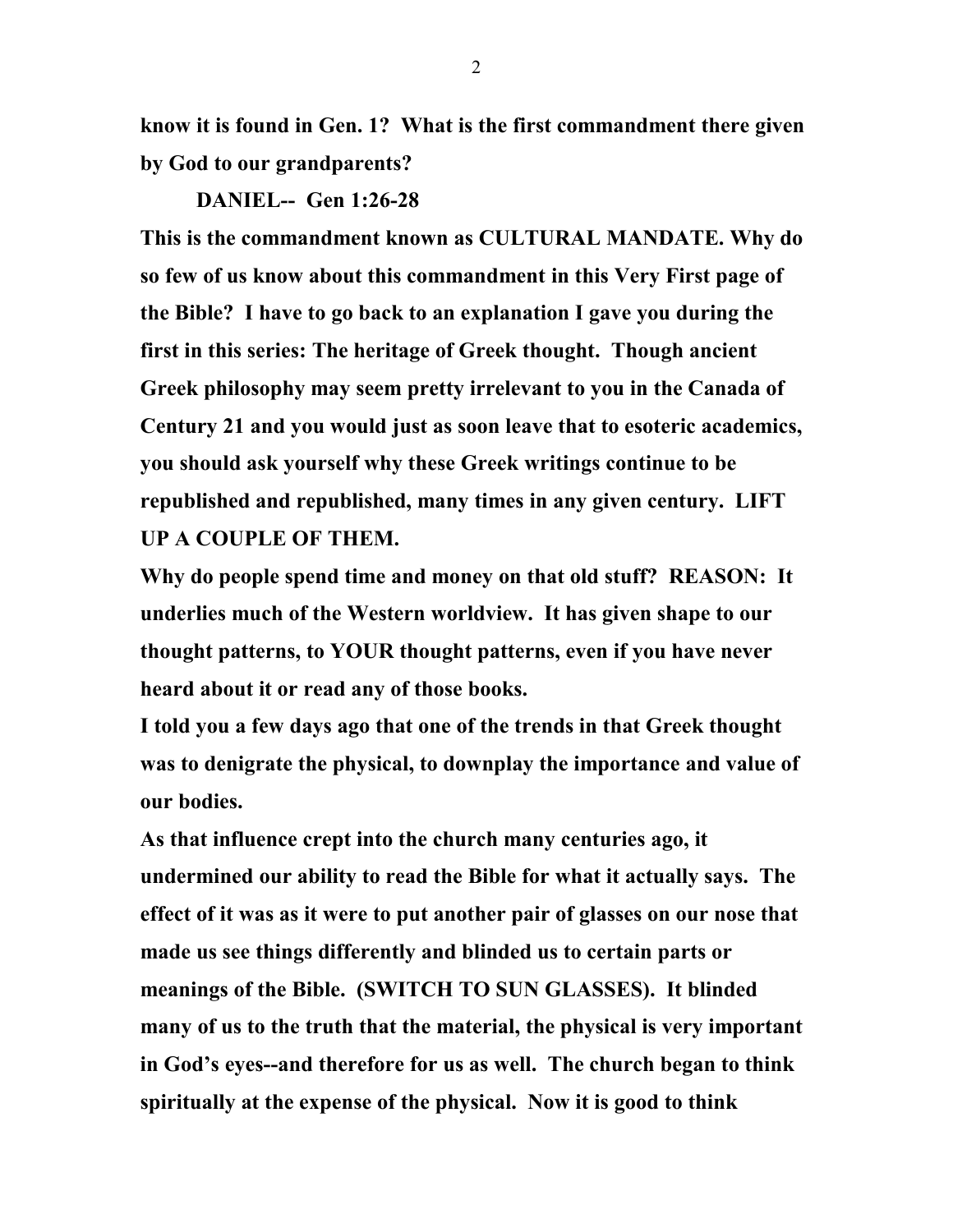**spiritually, but not without including the material. We separated the spiritual and the material and forced ourselves to make the false choice between the one or the other. I talked about that last week. THAT, I submit to you, is the reason most Christians failed to pay attention to this Cultural Mandate. It seems like such a physical thing: It seems more Christian and more pious to be concerned with the spiritual. It is the Great Commission that is important, bringing the gospel to unbelievers. It sounds more spiritual, more evangelical and not so grossly materialistic.**

**Of course, that Commission very important. We must never lose sight of it. I have spent 30 years as a missionary. But that Commission must be tied to this earlier commandment, Cult Mandate. We have separated something that was always meant to go together.**

**Paul Steven\s is prof of Market Place theology at Regent College right here in Vancouver. He wrote this a couple of years ago: CRUX p. 11. So, this separation, this lack of understanding, this blindness has derailed a lot of church thinking and even the mission of many churches. Also the careers of many people.** 

**From the creation story we have to realize that the Bible is a very worldly book. It honours the world. And our task in this world is also very worldly. The Christian religion is a worldly religion.** 

**Why do we speak of calling only with respect to people working for the church? It is because many think that God CALLS us to church ministries, but he does not call us to other jobs for the simple reason that He is not really interested in these other jobs. He's not interested in**

3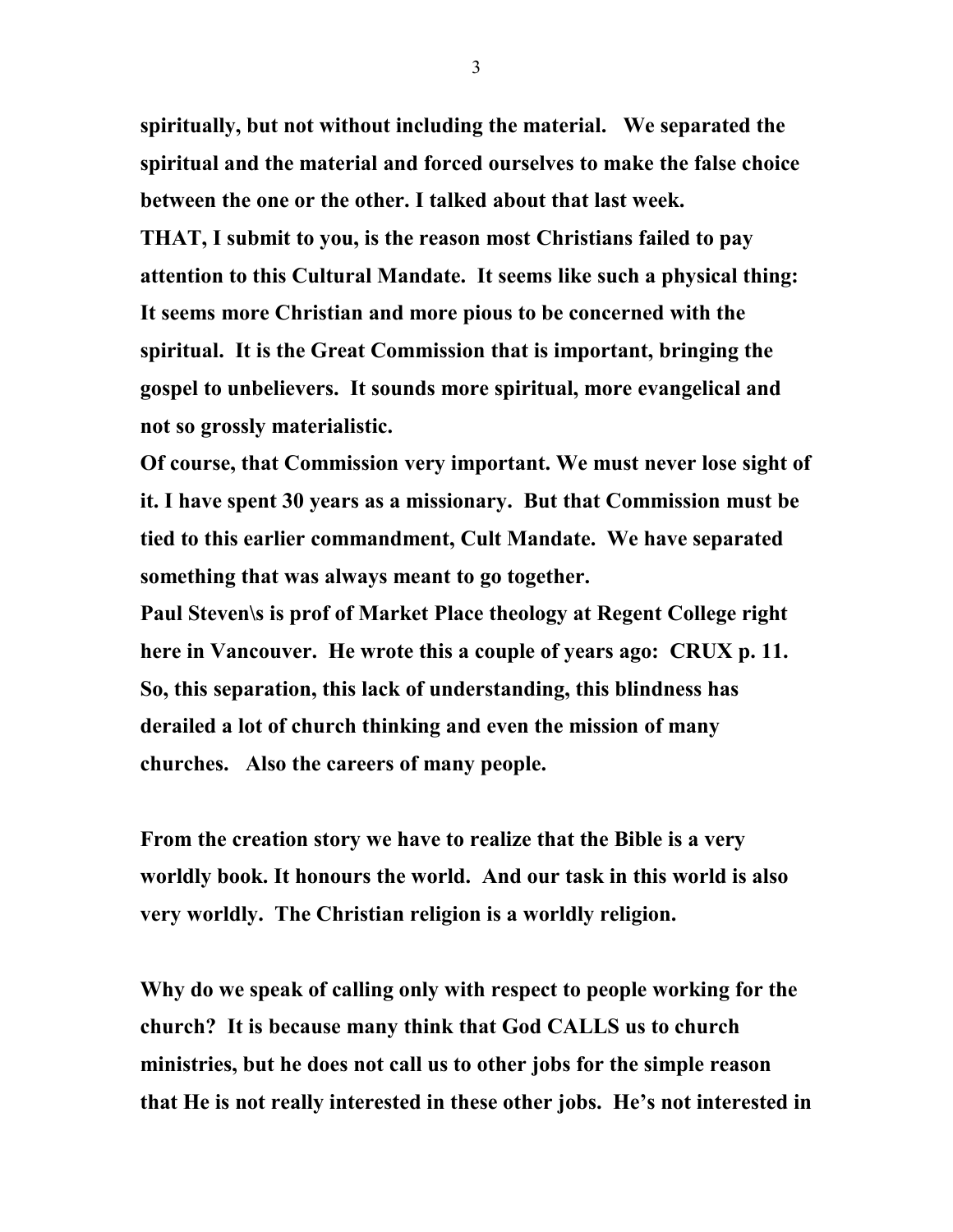**a carpenter or computer work or in politics. Those are worldly occupations outside of His range of concerns. So our thinking goes, for century after century. Churches give space and time to missionaries to report in the church service, but ever heard of a carpenter or plumber or engineer asked to report on his work? No, for we don't think of these as ministries. They are jobs. We engage in them only to make money. Remember the potato story of 2 weeks ago: what does Jesus have to do with selling potatoes?** 

**In Gen. 1 we have learnt that God rejoices in his MATERIAL creation=--as well as the spiritual. He revels in what He has made. When the stage is all set, everything in place, He created the first human beings, Adam and Eve. And then He defined them: We are His image. WE ARE GOD'S IMAGE. Can you imagine what that means? That means we have certain things in common with Him. When people see us, they should be able to see God's image in us. What a responsibility! Do you ever think about that as you move about in your corner of the marketplace? Wow!** 

**Then the story goes on. God blessed them. Gave them shalom, peace, rest. A pleasant life of harmony and balance. And how are humans to achieve and enjoy that peace? By being fruitful, filling the earth and subduing it. By doing that, we reflect His image. In other words, we continue creating where He left off.** 

**Thus we are given the task of ruling and subduing the WORLD, this physical creation in which He placed us, to develop it, to search for and promote its further development. To make the potentials God has placed in this creation come true, bring them to full bloom and** 

4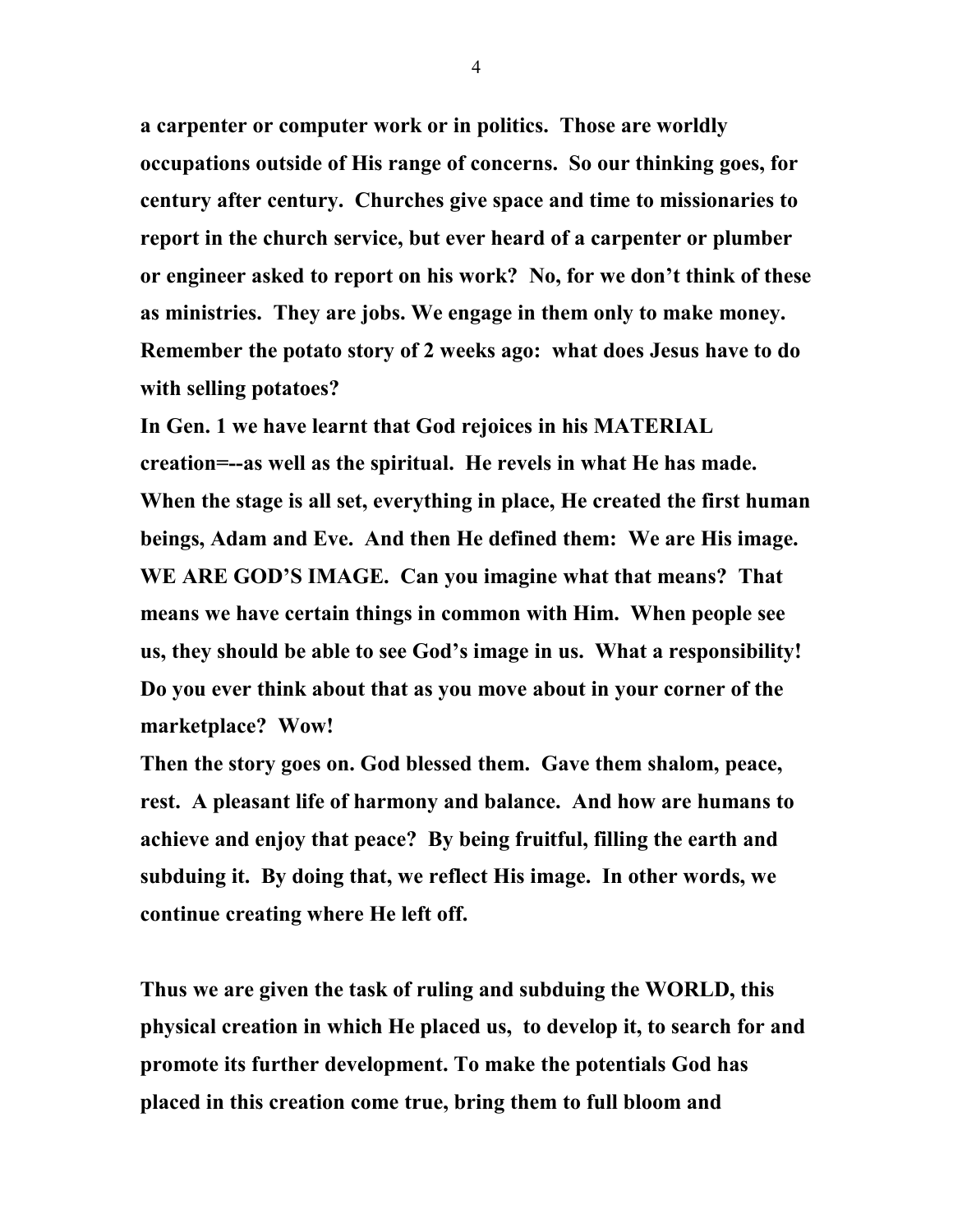**maturity. To unfold all that He placed in it. Science is an important human response to that task or calling. So, caring for and developing the world is not merely a job some of us have. It is not merely a way to put food on the table. It is HIS assignment to us as a human race. It is our ministry to the world as we fulfill our place within the marketplace. And as we do so, we reflect his image--**

**PROVIDED, PROVIDED we do it in His name and not for our own benefit alone. Not for money alone, or for power or pleasure or whatever.**

**THEN CAME THAT GREAT BREAK--The fall. No matter what we talk about in the Bible or in the world at large, or in the marketplace, that fall into sin unleashed a lot of new dynamics, destructive dynamics.** 

**DANIEL GEN 3:16-19 We now enter a new era in history. Now people were going to go their own way, not God's way. However, that created urge within us to develop the world stayed. We did not lose it, but we DID distort it in the way we carry it out after the fall. Human relationships broke and were poisoned. Estrangement set in. Tending the garden had to continue, but it would now be a hard chore. Farming and work in general now only in sweat and pain. Giving birth now with agony.** 

**In Gen. 4 we read about new developments.** 

**DANIEL-- Gen 4: 19-24**

**Life goes on. People are still people. The original urge to develop is still there, but now used for different purposes. People invent tents. That was Jabal. Music and musical instruments were developed and**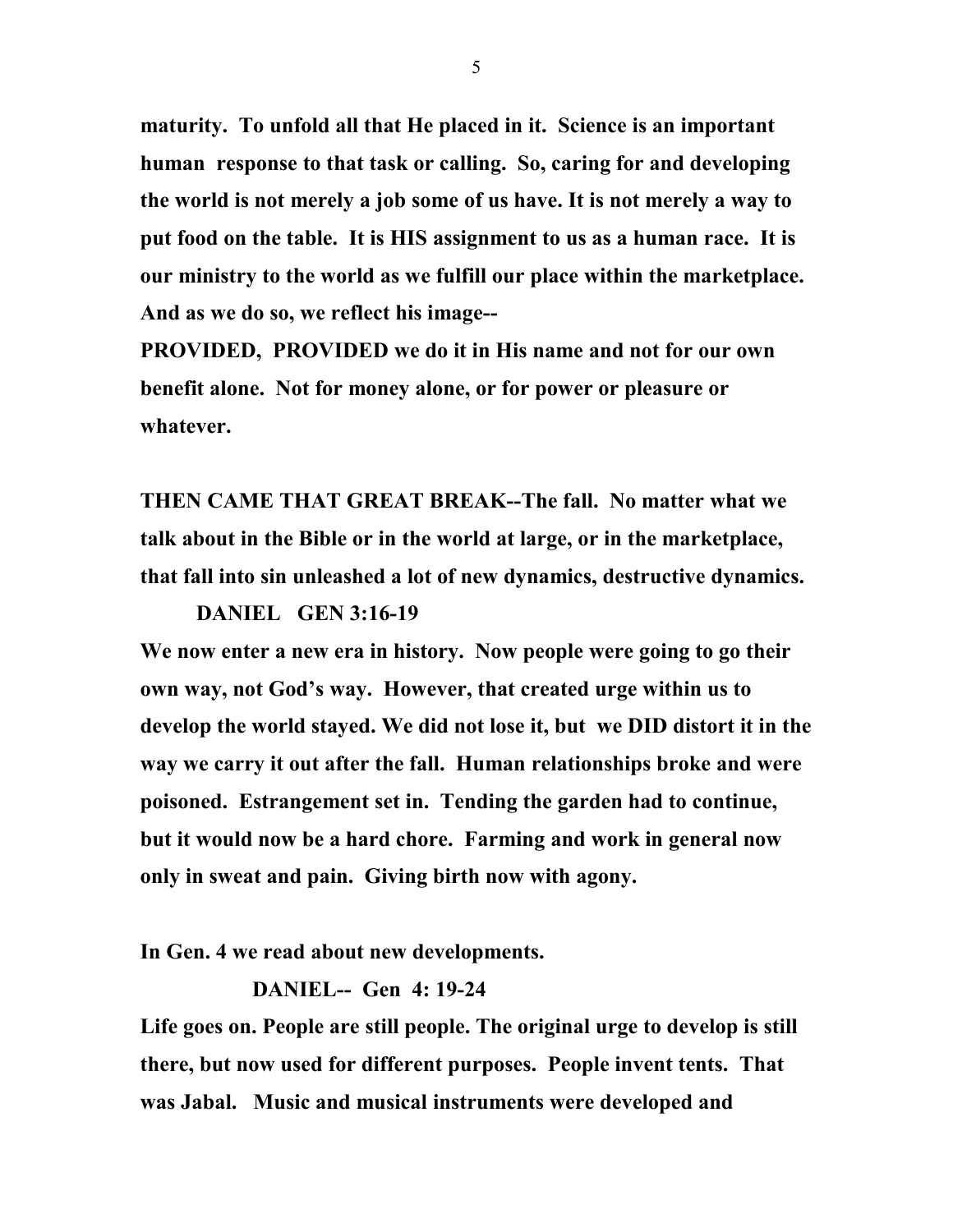**invented--the harp and flute. Bronze and iron tools appeared. You see, though now sinful, the human race continued to rule and develop the world. But it hardly imaged God anymore. But man became proud. Did you hear Lamech/s boast? He is stronger and more macho than God Almighty Himself. God avenges only seven times, but Lamech 70 X 7. Now he developed things for his own pride and greatness and purposes.** 

**Then we get the story of the TOWER OF BABEL in Gen. 11.**

## **DANIEL GEN 11:1-9**

**Great technology. Great architecture-- but to what end? To make a name for themselves. To invite the Olympics. No longer for God's glory but their own. No longer for justice but for reputation and name. Yes, the human race continued to be the human race after the fall. The strong for their own purposes, regardless how it affected the weak and the poor. That's how we do it today in this beautiful Canada. How many poor do you think profit from all these nice buildings here in Vancouver? Development? Much of it. Rule. Indeed, but we are told the rich are getting richer and the people on the street are increasing daily.** 

**THE CULTURAL MANDATE WAS NEVER WITHDRAWN. God still wants us to rule, to develop His creation, but on His terms. The rest of the Bible makes clear that we are to develop it in a fair way, in a way that all benefit. That's hardly what's happening.** 

**But God is still calling us to continue this task. It will never be finished. But he's calling us to do it so as to reflect His image--that is His love, justice, righteousness. To reflect his concerns.** 

6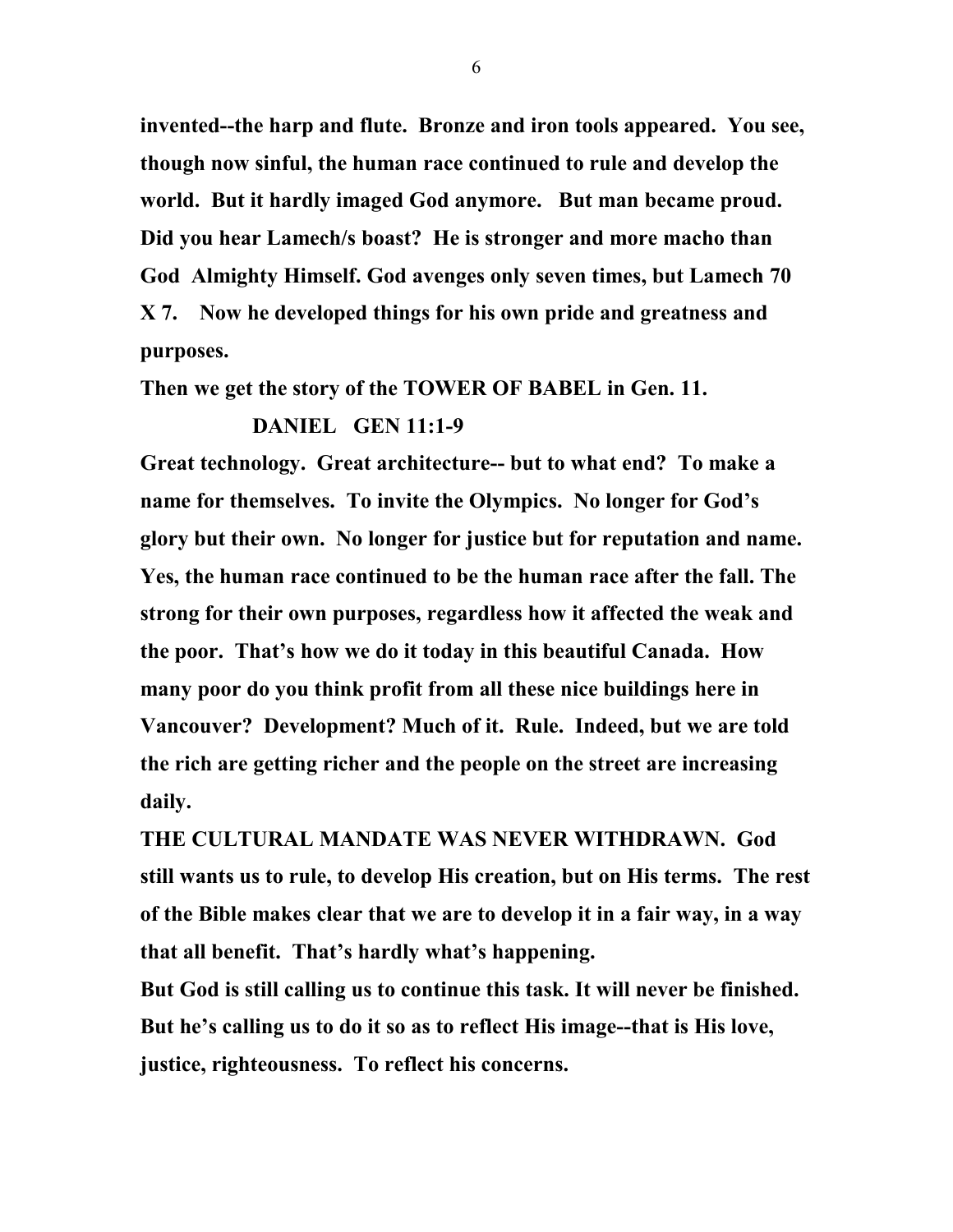**God is therefore still calling us, His children, to carry on that task of developing the community, of science and technology, the trades and the professions, the labourer and the security guard. We all contribute to His plan for this world. The difference between us and those others is that we are concerned to demonstrate His image as we go about these tasks.** 

**The conclusion to all of this is: all these tasks we have developed over the course of history, all this activity in the market place are our human responses to our created urge that God has placed in us. As we respond to that urge, we are doing His work, we are following His CALLING.** 

**So, as you go about your daily work, whether labourer or CEO or whatever, be conscious that you are doing God's work. THAT is your human calling, your HOLY calling. Consider it such and you will find meaning in it beyond the money it may pay you.**

**In a recent VAN SUN ARTICLE it was explained that the Work Ethic has been lost in Canada and this loss has contributed to poverty, homelessness and all the other negatives we see around us. I want you to listen carefully to the sentence I am about to say. THAT is the work ethic on which the Western world was built. As we grow away from that, our lives become meaningless and we sink into the morass, the swamp, the marsh into which our society is sinking today. We are losing our dignity and pride. We no longer know how to show respect. All of this is due at least partially to the meaninglessness with which we now experience our daily work.**